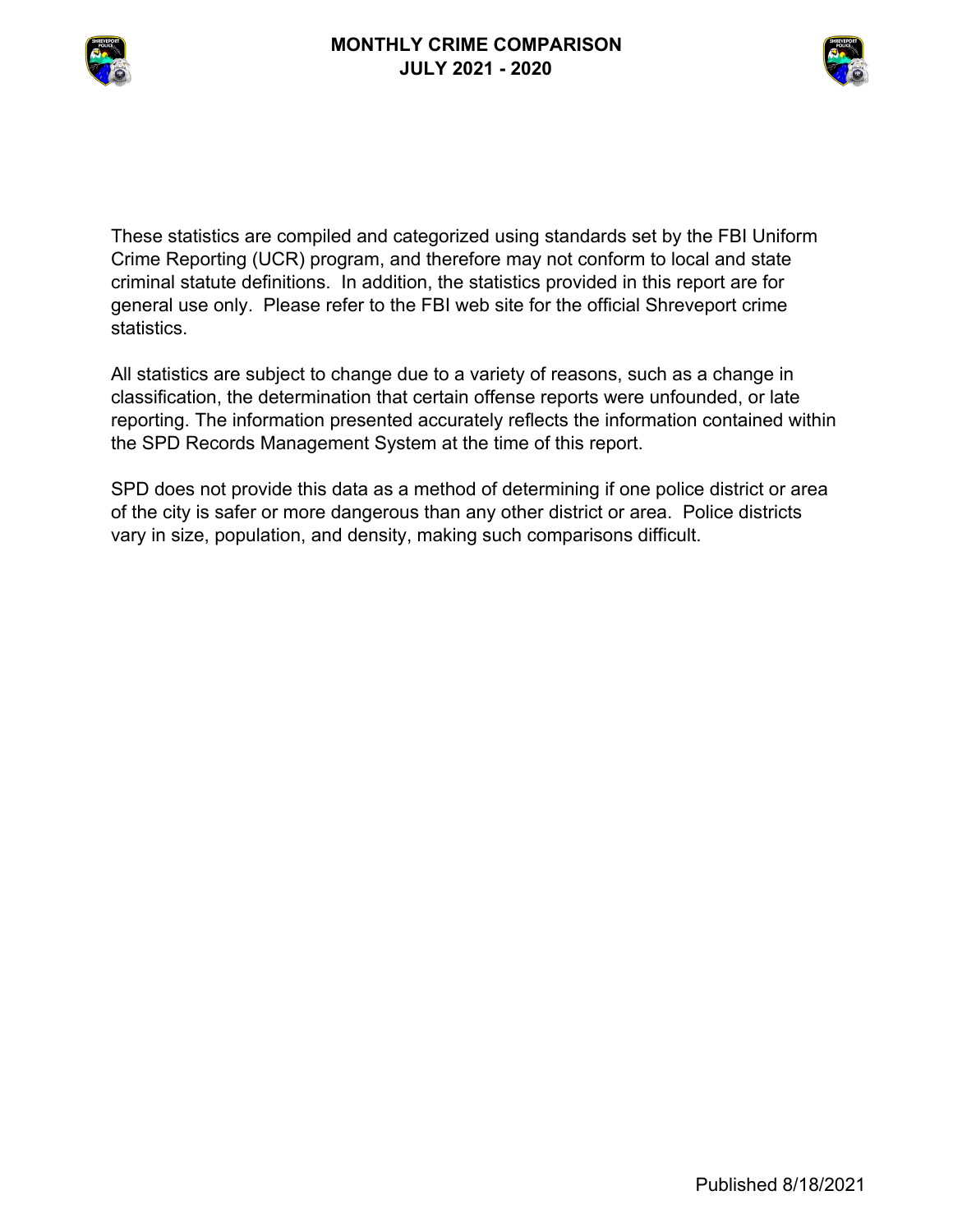# **MONTHLY CRIME COMPARISON JULY 2021 - 2020 NUMBER OF PERCENT OF NUMBER OF PERCENT OF INCREASE INCREASE TYPE OF OR OR CRIME 2021 2020 DECREASE 2021 2020 DECREASE HOMICIDE** 7 6 17% 52 35 49% **MANSLAUGHTER** 0 0 NA 0 2 -100% **JUSTIFIED HOMICIDE** 0 0 NA 1 0 NA TOTAL HOMICIDE 7 6 17% 53 37 43% **RAPE** Forcible Rape 16 16 5 220% 79 63 25% **ROBBERY** Person Robbery Armed 13 11 18% 72 66 9% Simple 12 6 100% 50 47 6% Total Person Robbery 25 17 47% 122 113 8% Business Robbery Armed 1 2 -50% 21 18 17% Simple 6 1 0 1 -100% 3 5 -40% Total Business Robbery 1 3 -67% 24 23 4% TOTAL ROBBERY 26 20 30% 146 136 7% **AGGRAVATED ASSAULT/ BATTERY** 96 110 -13% 714 706 1% **BURGLARY** Residential 104 123 -15% 554 639 -13% Business 21 35 -40% 165 215 -23% TOTAL 125 158 -21% 719 854 -16% **THEFT** Purse Snatching  $\begin{array}{ccccccc} 1 & 0 & 0 & 5 & 2 & 150\% \end{array}$ Shoplifting 30 30 55 140 -61% 615 1,154 -47% Theft from Business 23 23 0% 151 159 -5% Theft from Residence 82 104 -21% 586 753 -22% Auto Accessory Theft  $45$  38 18% 267 253 6% Theft from Auto **108** 148 -27% 956 1,052 -9% Other Thefts 55 77 -29% 497 536 -7% TOTAL 369 530 -30% 3,077 3,909 -21% **AUTO THEFT**  $45 \t 46 \t -2\t 447 \t 351 \t 27\%$ **GRAND TOTAL** 684 875 -22% 5,235 6,056 -14% 145 141 3% 992 942 5% **VIOLENT CRIME INDEX**  (Homicide, Rape, Robbery and Aggravated Assault/Battery) **OFFENSES JULY YTD**

*FBI NUMBERS MAINTAINED ON THE FBI UCR WEB SITE DO NOT REFLECT JUSTIFIED HOMICIDES*

**PROPERTY CRIME INDEX**  (Burglary, Theft and Auto Theft)

539 734 -27% 4,243 5,114 -17%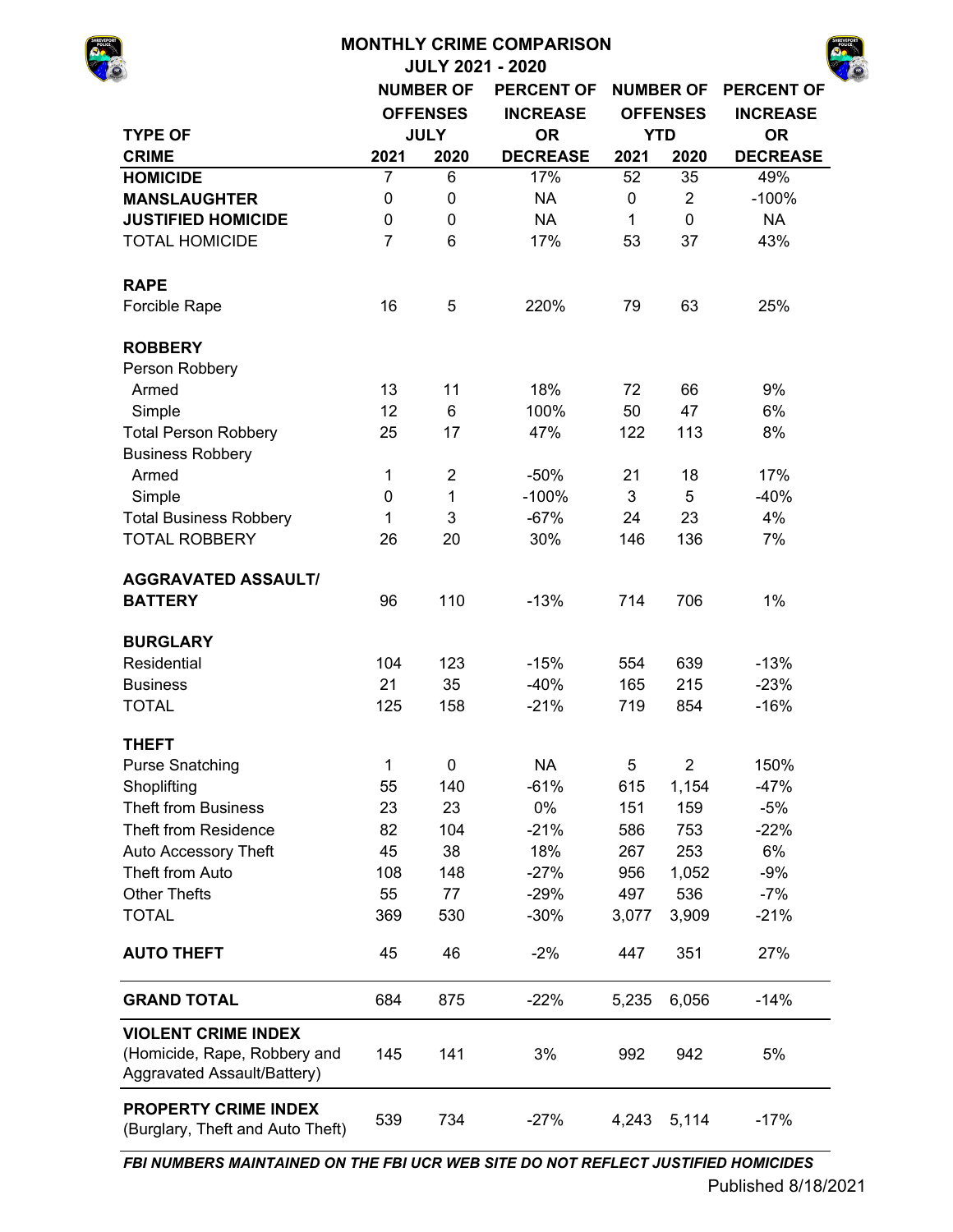# **REPORTED OFFENSESJULY 2021**

**1. Martin Luther King Jr. Drive area, North Highland, West** 

**Cooper Road, Lakeview, Hearne Extension, Agurs area north of Hearne**

- **2. Freestate, Cherokee Park, Dixie Highway, Agurs area south of Hearne, Downtown area west of Market**
- **3. Allendale, Ledbetter Heights**
- **4. Highland, Stoner Hill**

**5. Anderson Island, Dixie Garden, Shreve Island, Broadmoor, Waterside, South Highland, Cedar Grove area north of 70th**

**6. Cedar Grove area south of 70th and east of I-49, South Broadmoor, Town South/Spring Lake, East Ridge,** 

**Huckleberry Ridge, Suburban Acres, Wallace Lake, Robson Plantation** 

- **7. Allendale, Lakeside, Queensborough, St Vincent/Ingleside area west of Hearne, Werner Park, Caddo Heights**
- **8. South Lakeshore, Country Club, Mooretown**
- **9. Shorewood Hills, Yarborough, Western Hills, Huntington Park,Reisor, Fox Crossing**
- **10. St Vincent/Ingleside area east of Hearne, Caddo Heights**
- **11. Sunset Acres, Hollywood, Cedar Grove area west of I-49**
- **12. Garden Valley, Cargill Park, Pinecroft, Hyde Park, Brookwood,**
- **Southwood, Suburban Acres, Summergrove, Southern Hills, East Ridge**
- **13. Riverfront, Entertainment District, Downtown area east of Market**

| DISTRICTS |  |
|-----------|--|
|-----------|--|

| <b>SELECTED OFFENSES</b>   | #1             | #2             | #3             | #4             | #5             | #6             | #7              | #8             | #9             | #10            | #11 | #12            | #13 | <b>Total</b> |
|----------------------------|----------------|----------------|----------------|----------------|----------------|----------------|-----------------|----------------|----------------|----------------|-----|----------------|-----|--------------|
| <b>HOMICIDE</b>            |                |                |                | 0              | 0              | 0              | $\overline{2}$  |                | 0              | 0              | 1   | $\Omega$       | 0   | 7            |
| <b>MANSLAUGHTER</b>        | 0              | 0              | 0              | 0              | 0              | 0              | 0               | $\Omega$       | $\Omega$       | 0              | 0   | 0              | 0   | 0            |
| <b>JUSTIFIED HOMICIDE</b>  | 0              | $\mathbf{0}$   | 0              | $\Omega$       | 0              | 0              | 0               | $\Omega$       | $\Omega$       | 0              | 0   | $\Omega$       | 0   | 0            |
| <b>RAPE</b>                |                | 0              | 5              | $\Omega$       | 1              | 3              | 0               | $\overline{2}$ | $\Omega$       |                | 1   | $\overline{2}$ | 0   | 16           |
| <b>PERSON ROBBERY</b>      | $\overline{2}$ |                | $\overline{2}$ | 3              | $\overline{2}$ | $\overline{2}$ | 4               | $\Omega$       | 0              |                | 6   | $\overline{2}$ | 0   | 25           |
| <b>BUSINESS ROBBERY</b>    | 0              | 0              | 0              | 0              | 0              |                | 0               | $\Omega$       | $\Omega$       | 0              | 0   | $\Omega$       | 0   | 1            |
| <b>AGGRAVATED BATTERY</b>  | 0              | 4              | $\overline{2}$ | 6              | $\overline{2}$ | 3              | 5               | 11             | 4              | 2              | 4   | 5              | 0   | 48           |
| <b>AGGRAVATED ASSAULT</b>  | 4              | 1              | $\overline{2}$ | 4              | 4              | 3              | 7               |                | 5              | 6              | 6   | 4              | 1   | 48           |
| <b>RESIDENCE BURGLARY</b>  | 8              | 4              | 3              | $\overline{7}$ | 27             | 12             | 10 <sup>1</sup> | 6              | 5              | 5              | 8   | 9              | 0   | 104          |
| <b>BUSINESS BURGLARY</b>   | 0              | 1              | 0              | $\overline{2}$ | $\overline{2}$ | 0              | 0               | 6              | 2              | 3              | 1   | 4              | 0   | 21           |
| <b>PURSE SNATCHING</b>     | 0              | $\Omega$       | 0              | 0              | 0              | 0              | 0               | $\Omega$       | $\Omega$       | 0              | 0   | $\Omega$       | 1   | 1            |
| <b>SHOPLIFTING</b>         |                | 1              | 0              | 3              | 6              | 16             | $\overline{2}$  |                | 8              | 0              | 2   | 15             | 0   | 55           |
| <b>THEFT FROM BUSINESS</b> |                | 2              | 0              | $\Omega$       | $\overline{2}$ | 3              | $\overline{2}$  | 3              | 4              | 3              | 1   | $\overline{2}$ | 0   | 23           |
| THEFT FROM RESIDENCE       | $\overline{7}$ | 6              | $\overline{2}$ | 4              | 9              | 5              | 11              | 6              | 9              | 4              | 9   | 9              | 1   | 82           |
| <b>AUTO ACC. THEFT</b>     | $\overline{2}$ | 3              |                |                | 11             | 6              | 3               | 6              | $\overline{7}$ |                | 2   | $\overline{2}$ | 0   | 45           |
| THEFT FROM AUTO            | 3              | 3              |                | 6              | 15             | 16             | 6               | 6              | 10             | 6              | 8   | 19             | 9   | 108          |
| <b>THEFT GENERAL</b>       | $\overline{2}$ | 3              | 3              |                | 14             | 5              | 3               | 3              | 9              | $\overline{2}$ | 5   | 1              | 4   | 55           |
| <b>AUTO THEFT</b>          | 4              | $\overline{2}$ | 0              | 5              | $\overline{2}$ | 3              | 1               | 4              | 5              | $\overline{2}$ | 1   | 12             | 4   | 45           |
| <b>TOTALS</b>              | 36             | 32             | 22             | 42             | 98             | 78             | 56              | 56             | 67             | 36             | 55  | 86             | 20  | 684          |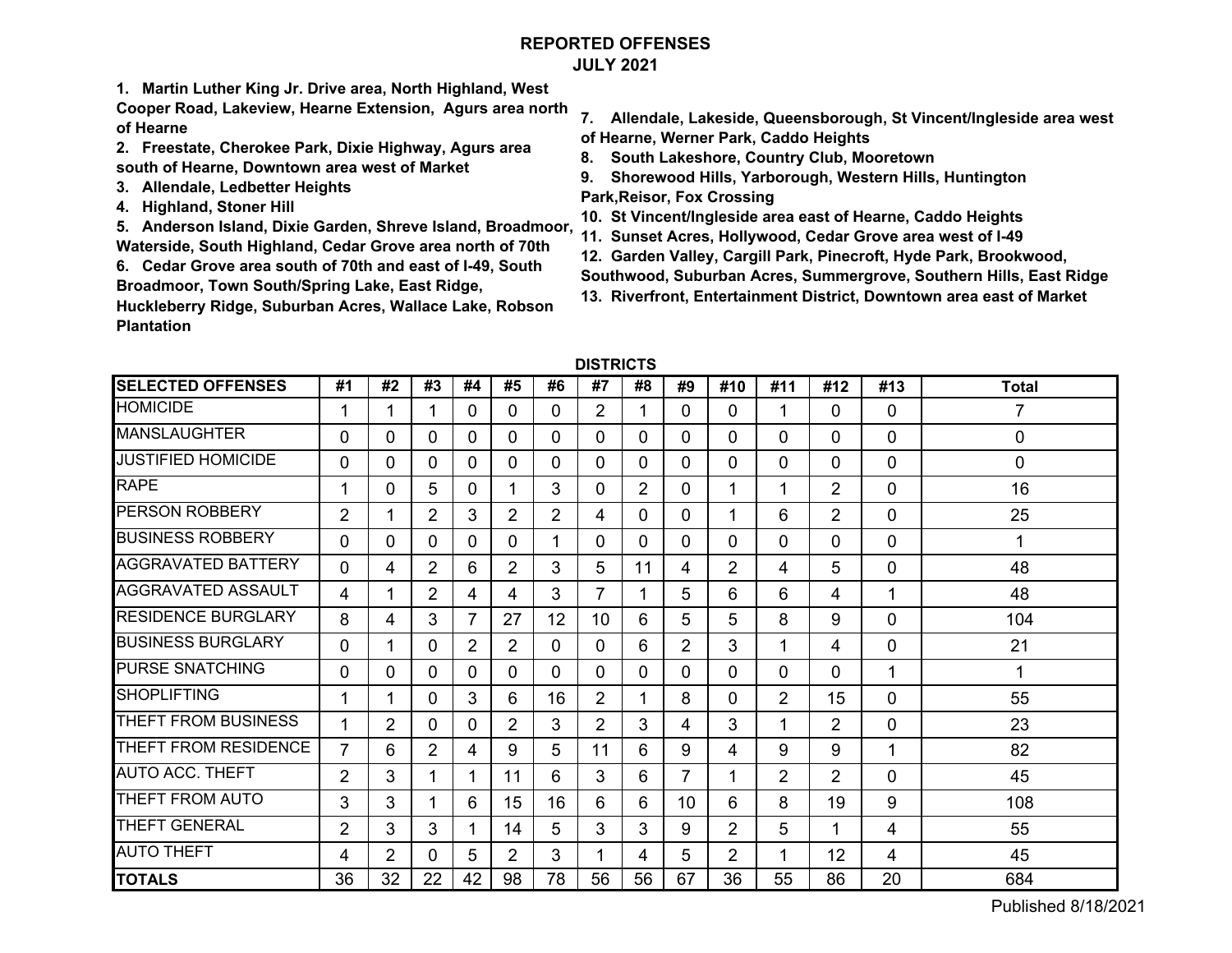# **REPORTED OFFENSESJANUARY - JULY 2021**

**1. Martin Luther King Jr. Drive area, North Highland, West Cooper Road, Lakeview, Hearne Extension, Agurs area north of Hearne**

- **2. Freestate, Cherokee Park, Dixie Highway, Agurs area south of Hearne, Downtown area west of Market**
- **3. Allendale, Ledbetter Heights**
- **4. Highland, Stoner Hill**
- **5. Anderson Island, Dixie Garden, Shreve Island, Broadmoor, Waterside, South Highland, Cedar Grove area north of 70th**

**6. Cedar Grove area south of 70th and east of I-49, South** 

**Broadmoor, Town South/Spring Lake, East Ridge, Huckleberry Ridge, Suburban Acres, Wallace Lake, Robson Plantation** 

**7. Allendale, Lakeside, Queensborough, St** 

**Vincent/Ingleside area west of Hearne, Werner Park, Caddo Heights**

**8. South Lakeshore, Country Club, Mooretown**

**9. Shorewood Hills, Yarborough, Western Hills, Huntington Park, Reisor, Fox Crossing**

**10. St Vincent/Ingleside area east of Hearne, Caddo Heights**

**11. Sunset Acres, Hollywood, Cedar Grove area west of I-49**

**12. Garden Valley, Cargill Park, Pinecroft, Hyde Park, Brookwood, Southwood, Suburban Acres,** 

**Summergrove, Southern Hills, East Ridge**

**13. Riverfront, Entertainment District, Downtown area east of Market**

| <b>SELECTED OFFENSES</b>  | #1       | #2  | #3       | #4             | #5       | #6             | #7       | #8       | #9       | #10      | #11 | #12 | #13 | <b>Total</b> |
|---------------------------|----------|-----|----------|----------------|----------|----------------|----------|----------|----------|----------|-----|-----|-----|--------------|
| <b>HOMICIDE</b>           | 6        |     | 2        | 3              | 3        | 0              | 10       | 11       | 3        | 8        | 4   | 1   | 0   | 52           |
| <b>MANSLAUGHTER</b>       | 0        | U   | 0        | 0              | $\Omega$ | 0              | 0        | $\Omega$ | $\Omega$ | 0        | 0   | 0   | 0   | 0            |
| JUSTIFIED HOMICIDE        | 0        | 0   | 0        | 0              | 4        | 0              | 0        | $\Omega$ | 0        | 0        | 0   | 0   | 0   | 1            |
| <b>RAPE</b>               | 5        | 2   | 9        | 6              | 11       | 8              | 4        | 7        | 8        | 5        | 6   | 8   | 0   | 79           |
| PERSON ROBBERY            |          | 4   | 9        | $\overline{7}$ | 10       | 10             | 12       | 13       | 9        | 12       | 18  | 8   | 3   | 122          |
| BUSINESS ROBBERY          |          |     | 0        | 2              | 4        | $\overline{2}$ | 0        | 3        | 6        |          | 3   | 1   | 0   | 24           |
| AGGRAVATED BATTERY        | 22       | 12  | 9        | 36             | 21       | 26             | 37       | 37       | 16       | 35       | 34  | 30  | 4   | 319          |
| AGGRAVATED ASSAULT        | 25       | 13  | 9        | 34             | 38       | 26             | 43       | 43       | 30       | 32       | 56  | 40  | 6   | 395          |
| <b>RESIDENCE BURGLARY</b> | 30       | 16  | 19       | 56             | 121      | 32             | 58       | 48       | 50       | 29       | 46  | 49  | 0   | 554          |
| <b>BUSINESS BURGLARY</b>  | 3        |     | 15       | 17             | 18       | 18             | 4        | 13       | 13       | 12       | 18  | 27  | 0   | 165          |
| <b>PURSE SNATCHING</b>    | $\Omega$ | 0   | $\Omega$ | 2              | $\Omega$ | 0              | $\Omega$ |          | $\Omega$ | $\Omega$ | 0   | 0   | 2   | 5            |
| <b>SHOPLIFTING</b>        | 28       | 12  | 2        | 26             | 91       | 139            | 15       | 11       | 90       | 14       | 28  | 158 | 1   | 615          |
| THEFT FROM BUSINESS       |          | 8   | 2        | 10             | 25       | 23             | 5        | 11       | 17       | 7        | 12  | 20  | 4   | 151          |
| THEFT FROM RESIDENCE      | 31       | 19  | 19       | 57             | 73       | 35             | 65       | 57       | 59       | 33       | 61  | 74  | 3   | 586          |
| <b>AUTO ACC. THEFT</b>    | 15       | 18  | 8        | $\overline{7}$ | 32       | 40             | 18       | 22       | 31       | 16       | 17  | 38  | 5   | 267          |
| THEFT FROM AUTO           | 32       | 32  | 23       | 52             | 175      | 124            | 48       | 53       | 169      | 34       | 38  | 129 | 47  | 956          |
| THEFT GENERAL             | 28       | 23  | 19       | 34             | 72       | 46             | 31       | 25       | 62       | 19       | 46  | 67  | 25  | 497          |
| <b>AUTO THEFT</b>         | 24       | 19  | 18       | 49             | 52       | 38             | 20       | 39       | 41       | 32       | 30  | 75  | 10  | 447          |
| <b>TOTALS</b>             | 264      | 187 | 163      | 398            | 747      | 567            | 370      | 394      | 604      | 289      | 417 | 725 | 110 | 5,235        |

**DISTRICTS**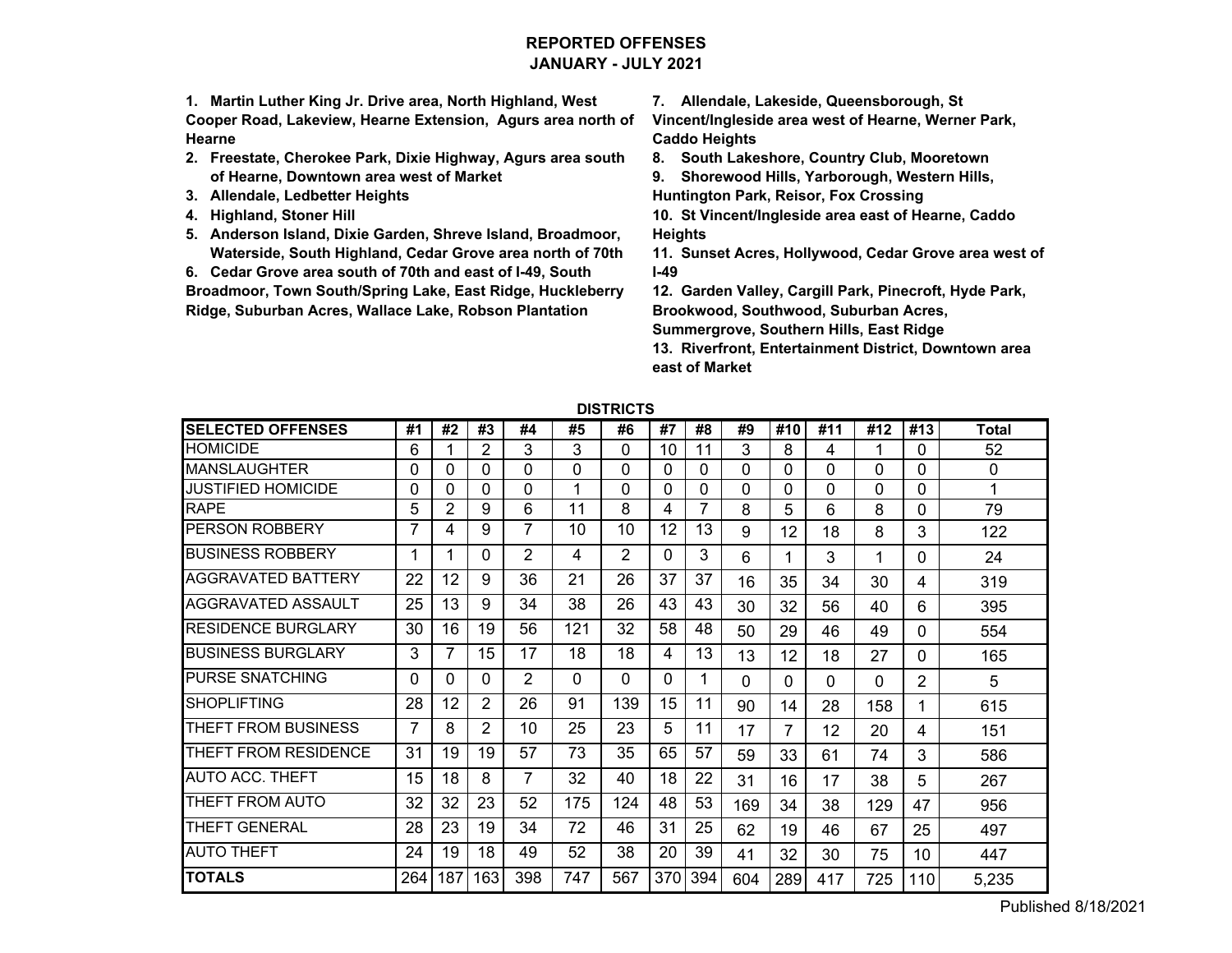|                           | <b>JULY 2021</b><br><b>TOTAL</b><br><b>District 3</b><br><b>District 2</b> |      |            |                         |      |            |                |                |            |             |              |            |      |                |            |
|---------------------------|----------------------------------------------------------------------------|------|------------|-------------------------|------|------------|----------------|----------------|------------|-------------|--------------|------------|------|----------------|------------|
|                           | <b>District 1</b>                                                          |      | %          |                         |      | $\%$       |                |                | $\%$       | District 13 |              | $\%$       |      |                | %          |
| <b>CRIME</b>              | 2021                                                                       | 2020 | <b>CHG</b> | 2021                    | 2020 | <b>CHG</b> |                | 2021 2020      | <b>CHG</b> |             | 2021 2020    | <b>CHG</b> | 2021 | 2020           | <b>CHG</b> |
| Homicide                  |                                                                            |      | $0\%$      |                         | 0    | <b>NA</b>  |                | 0              | <b>NA</b>  | 0           | $\Omega$     | <b>NA</b>  | 3    |                | 200%       |
| Manslaughter              | 0                                                                          | 0    | <b>NA</b>  | 0                       | 0    | <b>NA</b>  | 0              | 0              | <b>NA</b>  | 0           | 0            | <b>NA</b>  | 0    | $\Omega$       | <b>NA</b>  |
| <b>Justified Homicide</b> | 0                                                                          | 0    | <b>NA</b>  | 0                       | 0    | <b>NA</b>  | 0              | 0              | <b>NA</b>  | 0           | 0            | <b>NA</b>  | 0    | $\Omega$       | <b>NA</b>  |
| Rape                      | 1                                                                          | 0    | <b>NA</b>  | 0                       | 0    | <b>NA</b>  | 5              | 0              | <b>NA</b>  | 0           |              | $-100%$    | 6    |                | 500%       |
| Person Robbery            | $\overline{2}$                                                             |      | 100%       |                         |      | $0\%$      | $\overline{2}$ | 0              | <b>NA</b>  | 0           |              | $-100%$    | 5    | 3              | 67%        |
| <b>Business Robbery</b>   | 0                                                                          | 0    | <b>NA</b>  | $\Omega$                | 0    | <b>NA</b>  | $\Omega$       |                | $-100%$    | 0           | 0            | <b>NA</b>  | 0    |                | $-100%$    |
| <b>Aggravated Battery</b> | $\mathbf{0}$                                                               | 0    | <b>NA</b>  | $\overline{\mathbf{A}}$ | 0    | <b>NA</b>  | $\overline{2}$ | 4              | $-50%$     | 0           | 1            | $-100%$    | 6    | 5              | 20%        |
| <b>Aggravated Assault</b> | 4                                                                          | 5    | $-20%$     |                         | 4    | $-75%$     | 2              | 4              | $-50%$     |             | $\mathbf{0}$ | <b>NA</b>  | 8    | 13             | $-38%$     |
| <b>Residence Burglary</b> | 8                                                                          | 6    | 33%        | 4                       | 2    | 100%       | 3              | $\overline{2}$ | 50%        | 0           | 2            | $-100%$    | 15   | 12             | 25%        |
| <b>Business Burglary</b>  | 0                                                                          | 0    | <b>NA</b>  |                         |      | $0\%$      | 0              | 3              | $-100%$    | 0           | 2            | $-100%$    | 1    | 6              | $-83%$     |
| <b>Purse Snatching</b>    | 0                                                                          | 0    | <b>NA</b>  | 0                       | 0    | <b>NA</b>  | 0              | 0              | <b>NA</b>  |             | $\mathbf{0}$ | <b>NA</b>  |      | $\Omega$       | <b>NA</b>  |
| Shoplifting               |                                                                            | 6    | $-83%$     |                         | 0    | <b>NA</b>  | $\Omega$       | 0              | <b>NA</b>  | O           | $\Omega$     | <b>NA</b>  | 2    | 6              | $-67%$     |
| Theft from Business       |                                                                            | 2    | $-50%$     | $\overline{2}$          | 4    | $-50%$     | 0              |                | $-100%$    | 0           | 0            | <b>NA</b>  | 3    | ⇁              | $-57%$     |
| Theft from Residence      | 7                                                                          | 6    | 17%        | 6                       | 3    | 100%       | 2              | 3              | $-33%$     |             |              | 0%         | 16   | 13             | 23%        |
| Auto Accessory Theft      | 2                                                                          | 4    | $-50%$     | 3                       |      | 200%       |                | 0              | <b>NA</b>  | 0           | 0            | <b>NA</b>  | 6    | 5              | 20%        |
| Theft from Auto           | 3                                                                          | 9    | $-67%$     | 3                       | 4    | $-25%$     |                | 4              | $-75%$     | 9           | 4            | 125%       | 16   | 21             | $-24%$     |
| <b>Theft General</b>      | 2                                                                          | 4    | $-50%$     | 3                       | 5    | $-40%$     | 3              |                | 200%       | 4           | 3            | 33%        | 12   | 13             | $-8%$      |
| Auto Theft                | 4                                                                          | 0    | <b>NA</b>  | $\overline{2}$          | 0    | <b>NA</b>  | 0              | $\overline{2}$ | $-100%$    | 4           | 0            | <b>NA</b>  | 10   | $\overline{2}$ | 400%       |
| <b>TOTALS</b>             | 36                                                                         | 44   | $-18%$     | 32                      | 25   | 28%        | 22             | 25             | $-12%$     | 20          | 15           | 33%        | 110  | 109            | 1%         |

*NA = Not Applicable because previous month was zero*

#### **JANUARY - JULY 2021**

|                            |      | <b>District 1</b> | %          |                | <b>District 2</b> | %          | <b>District 3</b>       |           | $\%$       | <b>District 13</b> |          | $\frac{9}{6}$ |                | <b>TOTAL</b> | %          |
|----------------------------|------|-------------------|------------|----------------|-------------------|------------|-------------------------|-----------|------------|--------------------|----------|---------------|----------------|--------------|------------|
| <b>CRIME</b>               | 2021 | 2020              | <b>CHG</b> | 2021           | 2020              | <b>CHG</b> |                         | 2021 2020 | <b>CHG</b> | 2021 2020          |          | <b>CHG</b>    | 2021           | 2020         | <b>CHG</b> |
| Homicide                   | 6    | $\overline{2}$    | 200%       |                |                   | 0%         | $\overline{\mathbf{2}}$ |           | 100%       |                    | 0        | <b>NA</b>     | 9              | 4            | 125%       |
| Manslaughter               | 0    | 0                 | <b>NA</b>  | 0              | 0                 | <b>NA</b>  | 0                       | 0         | <b>NA</b>  | 0                  |          | $-100%$       | 0              |              | 100%       |
| Justified Homicide         | 0    | 0                 | <b>NA</b>  | $\Omega$       | 0                 | <b>NA</b>  | 0                       | 0         | <b>NA</b>  | 0                  | $\Omega$ | <b>NA</b>     | 0              | 0            | <b>NA</b>  |
| Rape                       | 5    | 3                 | 67%        | $\overline{2}$ |                   | 100%       | 9                       | 2         | 350%       |                    | 2        | $-100%$       | 16             | 8            | 100%       |
| Person Robbery             | 7    | 7                 | $0\%$      | 4              | 3                 | 33%        | $\overline{9}$          | 3         | 200%       | 3                  | 4        | $-25%$        | 23             | 17           | 35%        |
| <b>Business Robbery</b>    |      | 0                 | <b>NA</b>  |                | 0                 | <b>NA</b>  |                         |           | $-100%$    | $\Omega$           | $\Omega$ | <b>NA</b>     | $\overline{2}$ | 1            | 100%       |
| <b>Aggravated Battery</b>  | 22   | 19                | 16%        | 12             | 6                 | 100%       | 9                       | 22        | $-59%$     | 4                  | 7        | $-43%$        | 47             | 54           | $-13%$     |
| Aggravated Assault         | 25   | 27                | $-7%$      | 13             | 10                | 30%        | 9                       | 14        | $-36%$     | 6                  |          | 500%          | 53             | 52           | 2%         |
| <b>Residence Burglary</b>  | 30   | 38                | $-21%$     | 16             | 14                | 14%        | 19                      | 19        | $0\%$      | 0                  | 2        | $-100%$       | 65             | 73           | $-11%$     |
| <b>Business Burglary</b>   | 3    | 10                | $-70%$     |                | 9                 | $-22%$     | 15                      | 17        | $-12%$     | $\Omega$           | 3        | $-100%$       | 25             | 39           | $-36%$     |
| <b>Purse Snatching</b>     | 0    | 0                 | <b>NA</b>  | 0              | 0                 | <b>NA</b>  | 0                       | 0         | <b>NA</b>  | $\overline{2}$     | $\Omega$ | <b>NA</b>     | $\overline{2}$ | 0            | <b>NA</b>  |
| Shoplifting                | 28   | 27                | 4%         | 12             | 6                 | 100%       | 2                       | 10        | $-80%$     |                    | 0        | <b>NA</b>     | 43             | 43           | $0\%$      |
| <b>Theft from Business</b> | 7    | 9                 | $-22%$     | 8              | 25                | $-68%$     | 2                       | 3         | $-33%$     | 4                  | 5        | $-20%$        | 21             | 42           | $-50%$     |
| Theft from Residence       | 31   | 48                | $-35%$     | 19             | 19                | $0\%$      | 19                      | 31        | $-39%$     | 3                  | 5        | $-40%$        | 72             | 103          | $-30%$     |
| Auto Accessory Theft       | 15   | 13                | 15%        | 18             | 8                 | 125%       | 8                       | 5         | 60%        | 5                  | 5        | $0\%$         | 46             | 31           | 48%        |
| Theft from Auto            | 32   | 79                | $-59%$     | 32             | 56                | $-43%$     | 23                      | 26        | -12%       | 47                 | 28       | 68%           | 134            | 189          | $-29%$     |
| <b>Theft General</b>       | 28   | 22                | 27%        | 23             | 24                | $-4%$      | 19                      | 18        | 6%         | 25                 | 22       | 14%           | 95             | 86           | 10%        |
| <b>Auto Theft</b>          | 24   | 10                | 140%       | 19             | 14                | 36%        | 18                      | 9         | 100%       | 10                 | 4        | 150%          | 71             | 37           | 92%        |
| <b>TOTALS</b>              | 264  | 314               | $-16%$     | 187            | 196               | $-5%$      | 163                     | 181       | $-10%$     | 110                | 89       | 24%           | 724            | 780          | $-7%$      |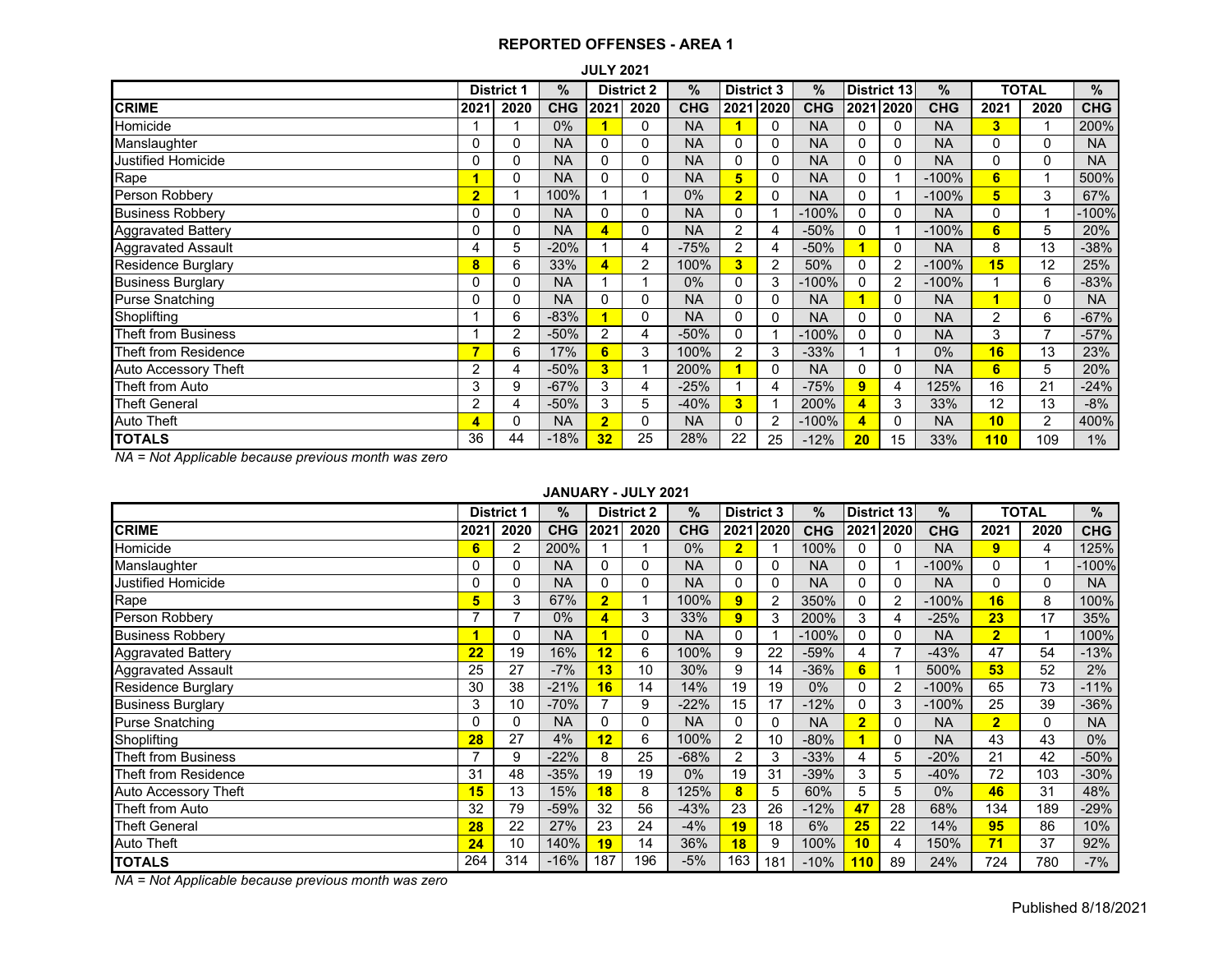|                           | <b>JULY 2021</b><br><b>District 5</b><br><b>District 4</b> |      |            |                |                |            |                         |      |            |              |                |            |  |  |  |
|---------------------------|------------------------------------------------------------|------|------------|----------------|----------------|------------|-------------------------|------|------------|--------------|----------------|------------|--|--|--|
|                           |                                                            |      | $\%$       |                |                | $\%$       | <b>District 6</b>       |      | $\%$       | <b>TOTAL</b> |                | $\%$       |  |  |  |
| <b>CRIME</b>              | 2021                                                       | 2020 | <b>CHG</b> | 2021           | 2020           | <b>CHG</b> | 2021                    | 2020 | <b>CHG</b> | 2021         | 2020           | <b>CHG</b> |  |  |  |
| Homicide                  | 0                                                          | 0    | <b>NA</b>  | 0              | 2              | $-100%$    | 0                       | 0    | <b>NA</b>  | 0            | $\overline{2}$ | 100%       |  |  |  |
| Manslaughter              | 0                                                          | 0    | <b>NA</b>  | $\Omega$       | 0              | <b>NA</b>  | $\Omega$                | 0    | <b>NA</b>  | 0            | 0              | <b>NA</b>  |  |  |  |
| Justified Homicide        | 0                                                          | 0    | <b>NA</b>  | $\Omega$       | 0              | <b>NA</b>  | 0                       | 0    | <b>NA</b>  | 0            | $\Omega$       | <b>NA</b>  |  |  |  |
| Rape                      | 0                                                          |      | $-100%$    |                |                | 0%         | $\overline{\mathbf{3}}$ | 0    | <b>NA</b>  | 4            | 2              | 100%       |  |  |  |
| Person Robbery            | 3                                                          |      | 200%       | $\overline{2}$ | 3              | $-33%$     | $\overline{2}$          | 0    | <b>NA</b>  | 7            | 4              | 75%        |  |  |  |
| <b>Business Robbery</b>   | 0                                                          | 0    | <b>NA</b>  | $\Omega$       | 0              | <b>NA</b>  |                         |      | 0%         |              |                | $0\%$      |  |  |  |
| <b>Aggravated Battery</b> | 6                                                          | 3    | 100%       | $\overline{2}$ | 4              | $-50%$     | 3                       |      | 200%       | 11           | 8              | 38%        |  |  |  |
| Aggravated Assault        | 4                                                          | 4    | $0\%$      | 4              | $\overline{2}$ | 100%       | 3                       | 3    | 0%         | 11           | 9              | 22%        |  |  |  |
| Residence Burglary        | 7                                                          | 13   | $-46%$     | 27             | 32             | $-16%$     | 12                      | 6    | 100%       | 46           | 51             | $-10%$     |  |  |  |
| <b>Business Burglary</b>  | $\overline{2}$                                             |      | 100%       | $\overline{2}$ | 4              | $-50%$     | 0                       | 4    | $-100%$    | 4            | 9              | -56%       |  |  |  |
| Purse Snatching           | 0                                                          | 0    | <b>NA</b>  | $\Omega$       | 0              | <b>NA</b>  | $\Omega$                | 0    | <b>NA</b>  | 0            | 0              | <b>NA</b>  |  |  |  |
| Shoplifting               | 3                                                          | 11   | $-73%$     | 6              | 14             | $-57%$     | 16                      | 25   | $-36%$     | 25           | 50             | -50%       |  |  |  |
| Theft from Business       | 0                                                          | 2    | $-100%$    | 2              | 2              | 0%         | 3                       |      | 200%       | 5            | 5              | $0\%$      |  |  |  |
| Theft from Residence      | 4                                                          | 8    | $-50%$     | 9              | 13             | $-31%$     | 5                       | 12   | $-58%$     | 18           | 33             | $-45%$     |  |  |  |
| Auto Accessory Theft      |                                                            |      | $0\%$      | 11             |                | 1000%      | 6                       |      | 500%       | 18           | 3              | 500%       |  |  |  |
| Theft from Auto           | 6                                                          | 21   | $-71%$     | 15             | 20             | $-25%$     | 16                      | 19   | $-16%$     | 37           | 60             | -38%       |  |  |  |
| Theft General             |                                                            | 6    | $-83%$     | 14             | 6              | 133%       | 5                       | 5    | 0%         | 20           | 17             | 18%        |  |  |  |
| Auto Theft                | 5                                                          | 6    | $-17%$     | $\overline{2}$ | 8              | $-75%$     | 3                       |      | $-57%$     | 10           | 21             | $-52%$     |  |  |  |
| <b>TOTALS</b>             | 42                                                         | 78   | $-46%$     | 98             | 112            | $-13%$     | 78                      | 85   | $-8%$      | 218          | 275            | $-21%$     |  |  |  |

*NA = Not Applicable because previous month was zero*

#### **JANUARY - JULY 2021**

|                             | <b>District 4</b> |          | $\frac{9}{6}$ | <b>District 5</b>       |      | $\frac{9}{6}$ | <b>District 6</b> |      | ΤΟΤΑL<br>% |                |              | %          |
|-----------------------------|-------------------|----------|---------------|-------------------------|------|---------------|-------------------|------|------------|----------------|--------------|------------|
| <b>CRIME</b>                | 2021              | 2020     | <b>CHG</b>    | 2021                    | 2020 | <b>CHG</b>    | 2021              | 2020 | <b>CHG</b> | 2021           | 2020         | <b>CHG</b> |
| Homicide                    | 3                 | 3        | $0\%$         | 3                       | 7    | $-57%$        | 0                 | 2    | $-100%$    | 6              | 12           | $-50%$     |
| Manslaughter                | 0                 | 0        | <b>NA</b>     | 0                       | 0    | <b>NA</b>     | 0                 | 0    | <b>NA</b>  | $\Omega$       | $\Omega$     | <b>NA</b>  |
| <b>Justified Homicide</b>   | 0                 | $\Omega$ | <b>NA</b>     | $\overline{\mathbf{1}}$ | 0    | <b>NA</b>     | 0                 | 0    | <b>NA</b>  | 1              | $\mathbf{0}$ | <b>NA</b>  |
| Rape                        | 6                 | 8        | $-25%$        | 11                      | 8    | 38%           | 8                 | 4    | 100%       | 25             | 20           | 25%        |
| Person Robbery              | 7                 | 9        | $-22%$        | 10                      | 13   | $-23%$        | 10                | 6    | 67%        | 27             | 28           | $-4%$      |
| <b>Business Robbery</b>     | $\overline{2}$    |          | 100%          | 4                       | 4    | $0\%$         | $\overline{2}$    | 1    | 100%       | 8              | 6            | 33%        |
| <b>Aggravated Battery</b>   | 36                | 25       | 44%           | 21                      | 22   | $-5%$         | 26                | 12   | 117%       | 83             | 59           | 41%        |
| <b>Aggravated Assault</b>   | 34                | 32       | 6%            | 38                      | 23   | 65%           | 26                | 21   | 24%        | 98             | 76           | 29%        |
| Residence Burglary          | 56                | 81       | $-31%$        | 121                     | 111  | 9%            | 32                | 35   | $-9%$      | 209            | 227          | $-8%$      |
| <b>Business Burglary</b>    | 17                | 13       | 31%           | 18                      | 21   | $-14%$        | 18                | 22   | $-18%$     | 53             | 56           | $-5%$      |
| <b>Purse Snatching</b>      | $\overline{2}$    | 0        | <b>NA</b>     | 0                       | 0    | <b>NA</b>     | 0                 | 0    | <b>NA</b>  | $\overline{2}$ | $\Omega$     | <b>NA</b>  |
| Shoplifting                 | 26                | 96       | $-73%$        | 91                      | 197  | $-54%$        | 139               | 193  | $-28%$     | 256            | 486          | $-47%$     |
| <b>Theft from Business</b>  | 10                | 17       | $-41%$        | 25                      | 18   | 39%           | 23                | 17   | 35%        | 58             | 52           | 12%        |
| Theft from Residence        | 57                | 62       | $-8%$         | 73                      | 103  | $-29%$        | 35                | 67   | $-48%$     | 165            | 232          | -29%       |
| <b>Auto Accessory Theft</b> | 7                 | 24       | $-71%$        | 32                      | 22   | 45%           | 40                | 20   | 100%       | 79             | 66           | 20%        |
| Theft from Auto             | 52                | 83       | $-37%$        | 175                     | 190  | $-8%$         | 124               | 103  | 20%        | 351            | 376          | $-7%$      |
| <b>Theft General</b>        | 34                | 50       | $-32%$        | 72                      | 56   | 29%           | 46                | 49   | $-6%$      | 152            | 155          | $-2%$      |
| <b>Auto Theft</b>           | 49                | 28       | 75%           | 52                      | 55   | $-5%$         | 38                | 32   | 19%        | 139            | 115          | 21%        |
| <b>TOTALS</b>               | 398               | 532      | $-25%$        | 747                     | 850  | $-12%$        | 567               | 584  | $-3%$      | 1,712          | 1,966        | $-13%$     |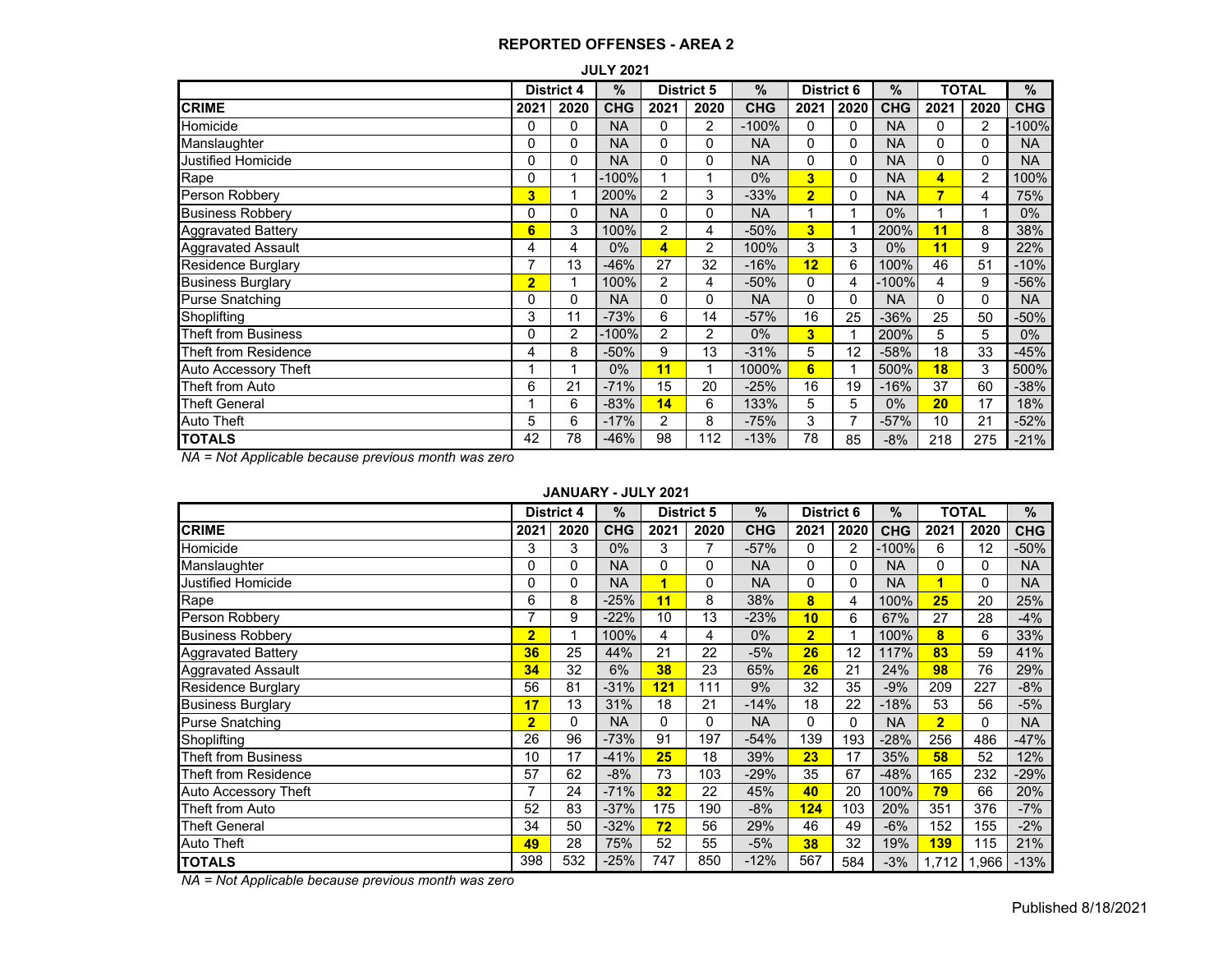|                             | <b>JULY 2021</b><br><b>TOTAL</b><br>$\%$<br><b>District 9</b><br><b>District 8</b><br><b>District 7</b> |                |            |                |                |                 |                |                |            |                |          |            |  |  |  |
|-----------------------------|---------------------------------------------------------------------------------------------------------|----------------|------------|----------------|----------------|-----------------|----------------|----------------|------------|----------------|----------|------------|--|--|--|
|                             |                                                                                                         |                |            |                |                | $\overline{\%}$ |                |                | $\%$       |                |          | %          |  |  |  |
| <b>CRIME</b>                | 2021                                                                                                    | 2020           | <b>CHG</b> | 2021           | 2020           | <b>CHG</b>      | 2021           | 2020           | <b>CHG</b> | 2021           | 2020     | <b>CHG</b> |  |  |  |
| Homicide                    | $\overline{2}$                                                                                          | 0              | <b>NA</b>  | 1              |                | 0%              | 0              | 1              | $-100%$    | 3              | 2        | 50%        |  |  |  |
| Manslaughter                | 0                                                                                                       | 0              | <b>NA</b>  | $\Omega$       | 0              | <b>NA</b>       | 0              | 0              | <b>NA</b>  | 0              | 0        | <b>NA</b>  |  |  |  |
| Justified Homicide          | 0                                                                                                       | 0              | <b>NA</b>  | $\Omega$       | 0              | <b>NA</b>       | 0              | 0              | <b>NA</b>  | 0              | 0        | <b>NA</b>  |  |  |  |
| Rape                        | 0                                                                                                       | 0              | <b>NA</b>  | $\overline{2}$ | 0              | <b>NA</b>       | 0              |                | $-100%$    | $\overline{2}$ |          | 100%       |  |  |  |
| Person Robbery              | 4                                                                                                       |                | 300%       | $\Omega$       |                | $-100%$         | 0              | 2              | $-100%$    | 4              | 4        | $0\%$      |  |  |  |
| <b>Business Robbery</b>     | Ω                                                                                                       | 0              | <b>NA</b>  | $\Omega$       | 0              | <b>NA</b>       | 0              | 0              | <b>NA</b>  | 0              | 0        | <b>NA</b>  |  |  |  |
| <b>Aggravated Battery</b>   | 5                                                                                                       | 9              | $-44%$     | 11             | 4              | 175%            | 4              | 4              | 300%       | 20             | 14       | 43%        |  |  |  |
| <b>Aggravated Assault</b>   | –                                                                                                       | 12             | $-42%$     |                | 7              | $-86%$          | 5              | 6              | $-17%$     | 13             | 25       | $-48%$     |  |  |  |
| Residence Burglary          | 10                                                                                                      | 11             | $-9%$      | 6              | $\overline{7}$ | $-14%$          | 5              | 5              | $0\%$      | 21             | 23       | $-9%$      |  |  |  |
| <b>Business Burglary</b>    | 0                                                                                                       |                | $-100%$    | 6              | 2              | 200%            | $\overline{2}$ | 3              | -33%       | 8              | 6        | 33%        |  |  |  |
| <b>Purse Snatching</b>      | $\Omega$                                                                                                | 0              | <b>NA</b>  | $\Omega$       | 0              | <b>NA</b>       | 0              | 0              | <b>NA</b>  | 0              | $\Omega$ | <b>NA</b>  |  |  |  |
| Shoplifting                 | 2                                                                                                       | 3              | $-33%$     |                | 3              | $-67%$          | 8              | 29             | $-72%$     | 11             | 35       | $-69%$     |  |  |  |
| Theft from Business         | 2                                                                                                       | 4              | -50%       | 3              | 0              | <b>NA</b>       | 4              | 4              | $0\%$      | $\overline{9}$ | 8        | 13%        |  |  |  |
| Theft from Residence        | 11                                                                                                      | 6              | 83%        | 6              | 11             | $-45%$          | 9              | 9              | $0\%$      | 26             | 26       | $0\%$      |  |  |  |
| <b>Auto Accessory Theft</b> | 3                                                                                                       | $\overline{c}$ | 50%        | 6              | 5              | 20%             | 7              | $\overline{7}$ | $0\%$      | 16             | 14       | 14%        |  |  |  |
| Theft from Auto             | 6                                                                                                       | 3              | 100%       | 6              | 7              | $-14%$          | 10             | 25             | $-60%$     | 22             | 35       | $-37%$     |  |  |  |
| <b>Theft General</b>        | 3                                                                                                       | $\overline{ }$ | $-57%$     | 3              | $\overline{7}$ | $-57%$          | 9              | 4              | 125%       | 15             | 18       | $-17%$     |  |  |  |
| Auto Theft                  |                                                                                                         | 6              | $-83%$     | 4              | 2              | 100%            | 5              | 8              | $-38%$     | 10             | 16       | $-38%$     |  |  |  |
| <b>TOTALS</b>               | 56                                                                                                      | 65             | $-14%$     | 56             | 57             | $-2%$           | 67             | 105            | $-36%$     | 179            | 227      | $-21%$     |  |  |  |

*NA = Not Applicable because previous month was zero*

# **JANUARY - JULY 2021**

|                            |      | $\%$<br><b>District 7</b> |            | <b>District 8</b> |                | %          | <b>District 9</b>       |      | $\frac{0}{0}$ |          | <b>TOTAL</b> |            |
|----------------------------|------|---------------------------|------------|-------------------|----------------|------------|-------------------------|------|---------------|----------|--------------|------------|
| <b>CRIME</b>               | 2021 | 2020                      | <b>CHG</b> | 2021              | 2020           | <b>CHG</b> | 2021                    | 2020 | <b>CHG</b>    | 2021     | 2020         | <b>CHG</b> |
| Homicide                   | 10   | 4                         | 150%       | 11                | 4              | 175%       | $\overline{\mathbf{3}}$ | 2    | 50%           | 24       | 10           | 140%       |
| Manslaughter               | 0    | 0                         | <b>NA</b>  | $\Omega$          |                | $-100%$    | 0                       | 0    | <b>NA</b>     | 0        |              | $-100%$    |
| Justified Homicide         | 0    | $\Omega$                  | <b>NA</b>  | $\Omega$          | $\Omega$       | <b>NA</b>  | 0                       | 0    | <b>NA</b>     | $\Omega$ | 0            | <b>NA</b>  |
| Rape                       | 4    | 9                         | $-56%$     | 7                 | 5              | 40%        | 8                       | 7    | 14%           | 19       | 21           | $-10%$     |
| Person Robbery             | 12   | 11                        | 9%         | 13                | 8              | 63%        | 9                       | 10   | $-10%$        | 34       | 29           | 17%        |
| <b>Business Robbery</b>    | 0    |                           | $-100%$    | 3                 | $\overline{2}$ | 50%        | 6                       | 2    | 200%          | 9        | 5            | 80%        |
| <b>Aggravated Battery</b>  | 37   | 44                        | $-16%$     | 37                | 35             | 6%         | 16                      | 15   | 7%            | 90       | 94           | $-4%$      |
| <b>Aggravated Assault</b>  | 43   | 51                        | $-16%$     | 43                | 37             | 16%        | 30                      | 35   | $-14%$        | 116      | 123          | $-6%$      |
| Residence Burglary         | 58   | 53                        | 9%         | 48                | 53             | $-9%$      | 50                      | 39   | 28%           | 156      | 145          | 8%         |
| <b>Business Burglary</b>   | 4    | 4                         | $0\%$      | 13                | 14             | $-7%$      | 13                      | 17   | $-24%$        | 30       | 35           | $-14%$     |
| Purse Snatching            | 0    | $\Omega$                  | <b>NA</b>  |                   |                | 0%         | 0                       | 0    | <b>NA</b>     | 1        |              | 0%         |
| Shoplifting                | 15   | 54                        | $-72%$     | 11                | 39             | $-72%$     | 90                      | 162  | $-44%$        | 116      | 255          | $-55%$     |
| <b>Theft from Business</b> | 5    | 8                         | $-38%$     | 11                | 7              | 57%        | 17                      | 14   | 21%           | 33       | 29           | 14%        |
| Theft from Residence       | 65   | 58                        | 12%        | 57                | 60             | $-5%$      | 59                      | 73   | $-19%$        | 181      | 191          | $-5%$      |
| Auto Accessory Theft       | 18   | 17                        | 6%         | 22                | 28             | $-21%$     | 31                      | 26   | 19%           | 71       | 71           | $0\%$      |
| Theft from Auto            | 48   | 48                        | $0\%$      | 53                | 56             | $-5%$      | 169                     | 125  | 35%           | 270      | 229          | 18%        |
| <b>Theft General</b>       | 31   | 35                        | $-11%$     | 25                | 46             | $-46%$     | 62                      | 57   | 9%            | 118      | 138          | $-14%$     |
| Auto Theft                 | 20   | 15                        | 33%        | 39                | 30             | 30%        | 41                      | 37   | 11%           | 100      | 82           | 22%        |
| <b>TOTALS</b>              | 370  | 412                       | $-10%$     | 394               | 426            | $-8%$      | 604                     | 621  | $-3%$         | 1,368    | 1,459        | $-6%$      |